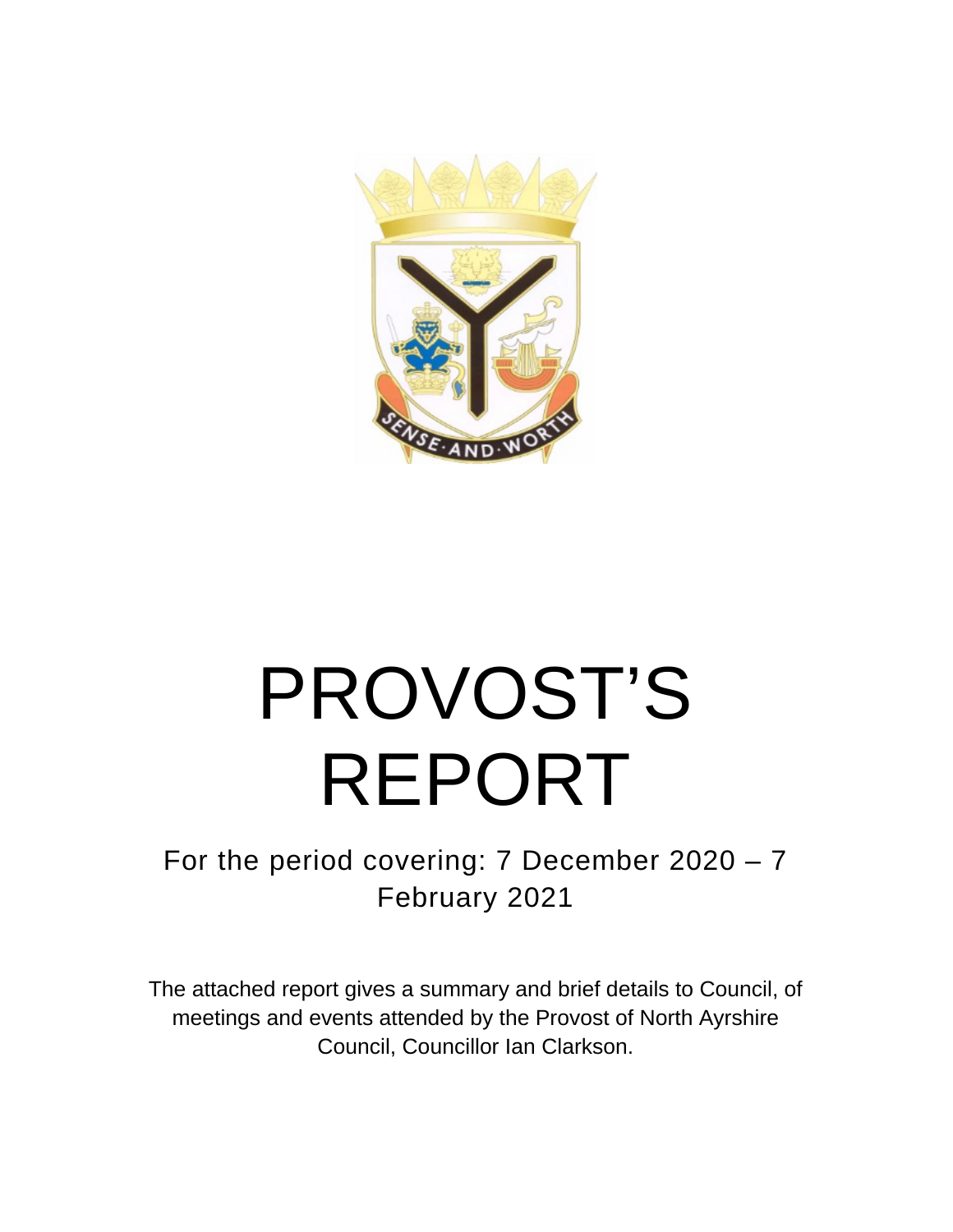• • •

# PROVOST'S REPORT

For the period covering: 7 December 2020 – 7 February 2021

Since the last meeting of the Council I have taken part in several events, including:

# *Consular Corps in Scotland, Online Reception, 11 December*

On 11 December, I attended an online reception followed by a concert hosted by the Consular Corps in Scotland. The Corps represents over sixty international organisations including 55 countries. Membership is made up of career diplomats, honorary consuls and directors of international and cultural institutions. Events like these provide excellent networking opportunities and allow me to promote North Ayrshire to a wider audience.

#### *Schools Christmas Concert, 22 December*

On 22 December, the annual Christmas concert by our school pupils was available to view online. The concert had been pre-recorded and a lot of work went on in the background to make this happen, particularly as the pupils were unable to rehearse in person. As usual the concert was fantastic, and I was happy to be able to record my congratulations to all the pupils who took part and of course to the staff for their invaluable support.

## *Launch of 2021 PoppyScotland Manifesto, 18 January*

PoppyScotland launched their manifesto on 18 January, I was delighted to take part in this event which was aired online. The use of evidence and hearing the voices of their beneficiaries and staff had been at the heart of Poppyscotland's manifesto development process, as they continue to support our Armed Forces community.

## *City of Guelph, Burns Celebration, 25 January*

In early December, the Civic Museum team from Guelph, Canada invited Irvine Burns Club to become involved in its on-line celebration of Burns' Birthday. The outcome of that invitation was for the Irvine Club, despite being closed since March 2020, to create a 28-minute video which opened in Guelph's City Museum. Produced by a team from Irvine Burns Club, the video entitled "In the Footsteps of Burns and Galt" is introduced by Club President David Burns and included a special message from myself.

The composite video includes footage of Irvine Burns Club's Wellwood Museum, a guided tour of historical links between Irvine and Canada, an "Address to a Haggis" video and a collage of photographs of local landmarks and fascinating facts.